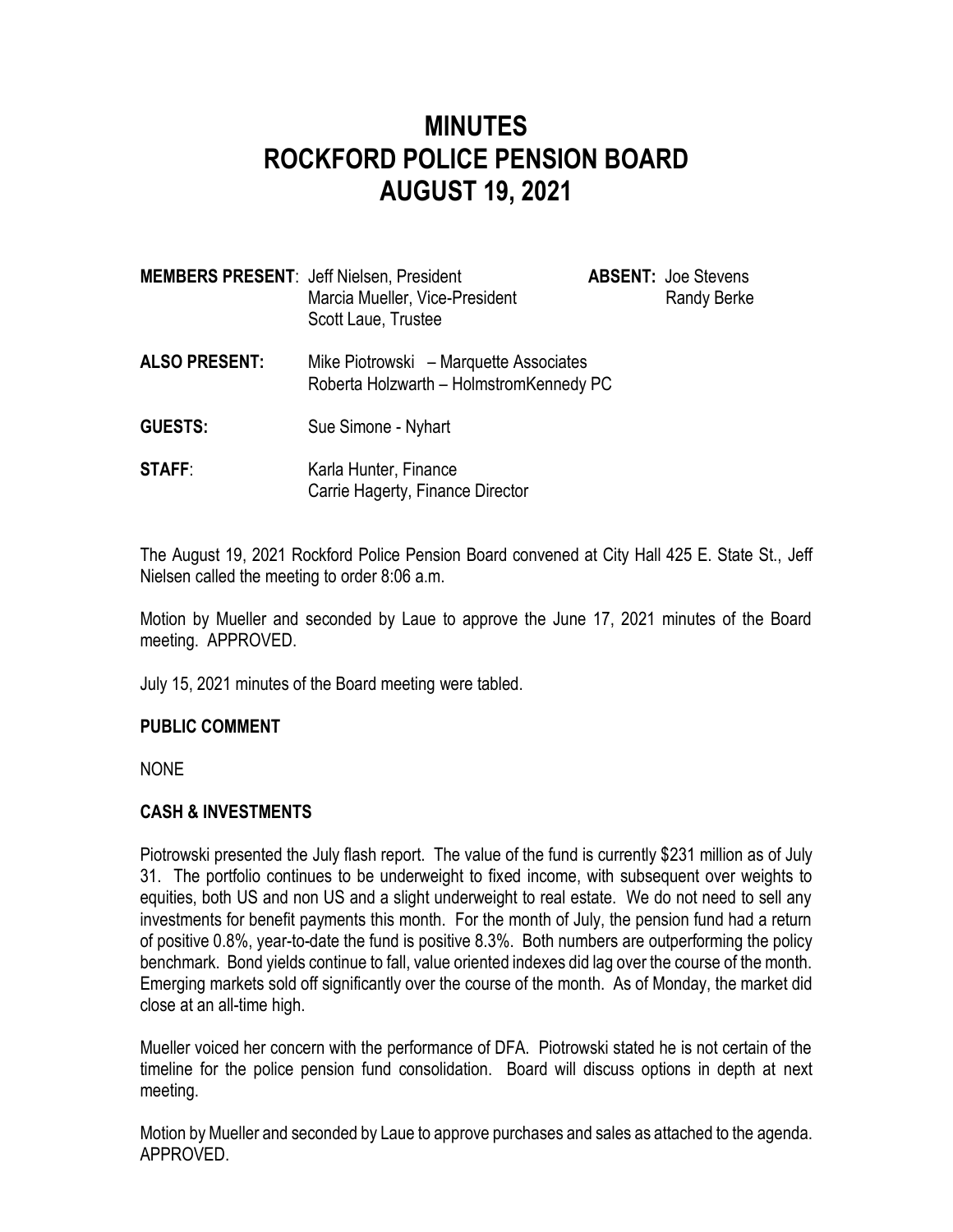Ayes: Nielsen, Mueller, and Laue Nays: None

#### **Report from Nyhart**

Director Hagerty introduced Sue Simon of Nyhart. Director Hagerty explained that the consolidation legislation included some increases in Tier II benefits. Attorney Holzwarth will provide more information to the board via email.

Sue Simon was at the meeting to present the actuarial report. Ms. Simon briefly discussed the Public Act 101-0610 signed by Governor Pritzker on December 18, 2019, which will consolidate the assets held by all Article 3 police pension funds into one fund for investment purposes. A lawsuit was filed regarding the pension fund consolidation. Attorney Holzwarth stated there would be a hearing regarding a temporary restraining order on September 10, 2021. The City of Rockford Police Pension fund is not participating in the litigation. Once the Article 3 funds are consolidated, the consolidated police pension fund will conduct annual actuarial evaluations and determine the contribution rates for each Article 3 fund. Director Hagerty discussed the benefits of continuing to retain an actuary once the consolidation is completed.

Ms. Simon referred the board to the presentation handout.

Page 4 of the handout shows the interest rate assumption. In accordance with the multi-year plan to decrease the interest rate assumption from 7.5% to 7.0%, the rate of return assumption was lowered this year from 7.3% to 7.1%. Ms. Simon stated that using a lower the interest rate assumption result in a higher actuarially required contribution.

Page 5 of the handout shows the 1/1/2021 valuation highlights. Assets performed better than last year's interest rate assumption of 7.30%. On a market value the assets returned 11.1%; the return on the actuarial value was 8.8%. With the actuarial value, gains and losses are blended in over a five year period to try to smooth out some of the volatility.

The total participants decreased from 659 to 641, active participants were down from 300 to 287. The "In Payment" (retirees or disabled retirees) went from 303 to 314. The plan funding level decreased slightly from 60.2% to 59.9% primarily due to the proposed decrease in the interest rate assumption from 7.3% to 7.1%. Using a 7.1% interest rate assumption, the actuarially required contribution is \$10,514,567, which is an increase of approximately \$574,000 (4.3% of payroll) over last year. Due to the consolidation, changes in actuarial assumptions and required contributions could be coming.

Page 6 of the handout shows a three year history of the demographics. Active participants are down by 13. The average age of participants remained stable at 39.2. The average service went up from 12.9 to 13.2.

Page 7 of the handout shows the 2020 change in assets. As of 1/1/2020 the fund had a market value of \$212.1 million; the total contributions (employer and member) were \$12.5 million, the benefits paid were \$20.1 million, the net return was \$22.9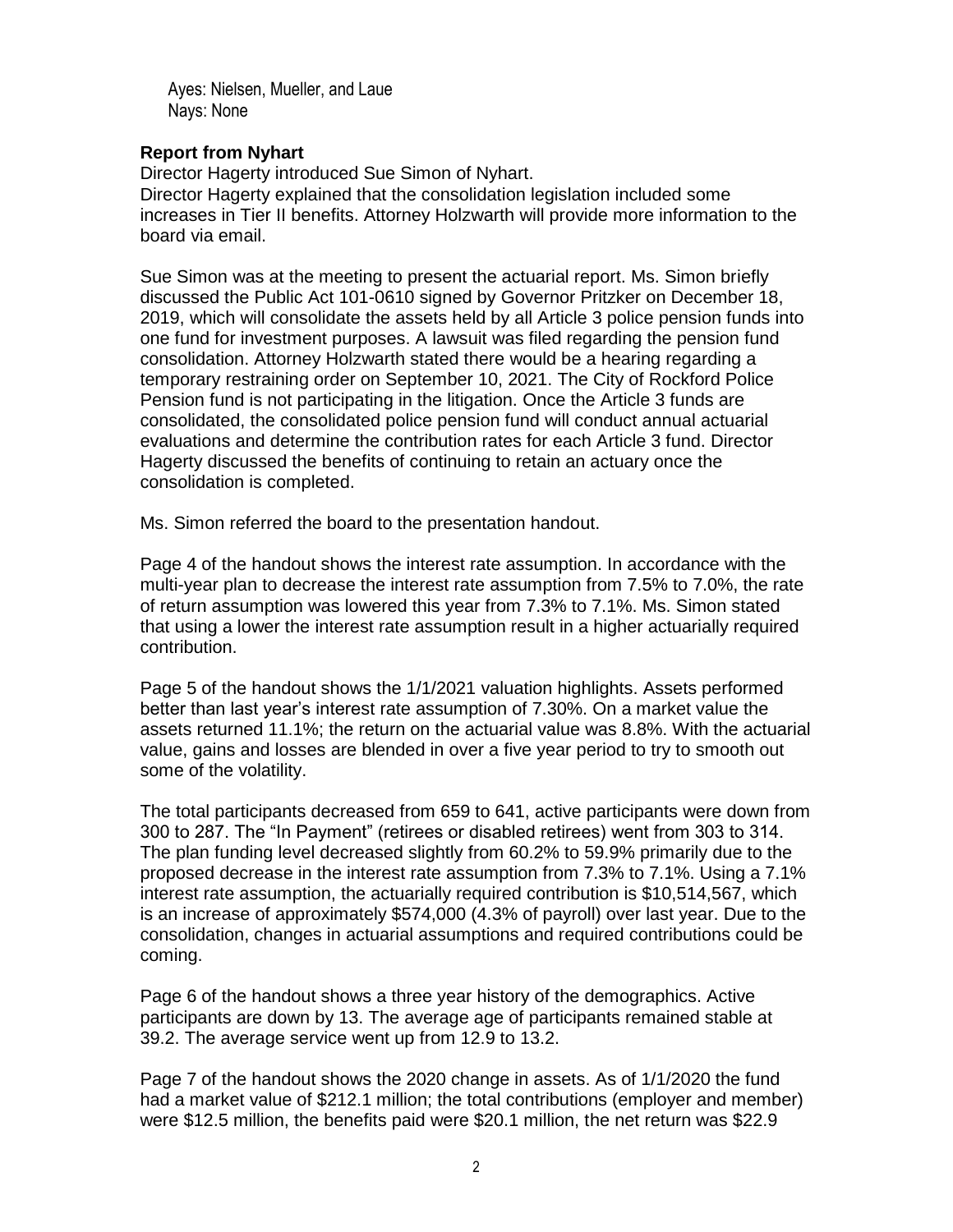million, and the ending market value was \$227.4 million. The market value is greater than the actuarial value by \$9.4 million.

Page 8 of the handout shows the Fund's asset history. In 2018 there was a negative market value return of 3.9%, but the actuarial value return was positive 5.2%. Rates of return on the market value can be volatile.

Page 9 of the handout addresses the mortality assumption. Using a mortality table with longer life expectancy increases the Fund's liabilities and results in a higher actuarially required contributions. A 2019 study from the Society of Actuaries (SOA) produced three new base mortality tables related to public pension plans based on different types of employees: public safety, teachers, and general. We believe that when the consolidated plan reviews assumptions in 2022 it is likely that they will recommend some form of the public safety table from the 2019 SOA study, which will likely increase life expectancies as demonstrated for sample ages. Until then. we propose using the same table the Illinois Department of Insurance (IDOI) is currently using, "Base RP-2014 (RP 2006) Blue Collar with generational improvement scale MP-2016 applied from 2013" mortality table, with one exception: updating the improvement scale being applied to MP-2020. This newer improvement scale is based on updated data collected by the SOA that projects mortality improvements to happen at a slower rate than anticipated by the MP-2016 scale.

Page 10 of the handout shows the 2021 Valuation Results. The most left column is the 2020 valuation. At that time, the plan was 60.2% funded. The Mortality Update (MP-2020) column illustrates the impact of updating the mortality improvement scale to MP-2020, which decreased the unfunded liability given the resulting slightly lower life expectancies. The last column reflects the changes resulting from using a lower interest rate assumption. The recommended contribution is \$10,514,567. Attorney Holzwarth noted that in some years, the City's actual contribution was higher than the actuarially required amount. Director Hagerty responded that the City contributes whatever the county collects for the police pension levy; additionally the City funds a portion of its pension contributions with Personal Property Replacement tax, which is extremely volatile. Approximately 13% of the PPRT is used to fund the pension funds.

Nyhart reviewed pages 12, 14-15 of the handout. These pages illustrate the projections for contribution levels, funded status, and unfunded liability based on the goal of being 90% funded by 2040. If a lower payroll growth percentage is used, the actuarially required contribution will increase in the near term but be lower as you approach 2040.

The board discussed the presentation.

#### **CITY BILLS**

Motion by Mueller and seconded by Laue to approve July postage charges of \$102.58. APPROVED. Ayes: Nielsen, Mueller, and Laue Nays: None

Motion by Mueller and seconded by Laue to approve August City Services of \$7,385.00. APPROVED.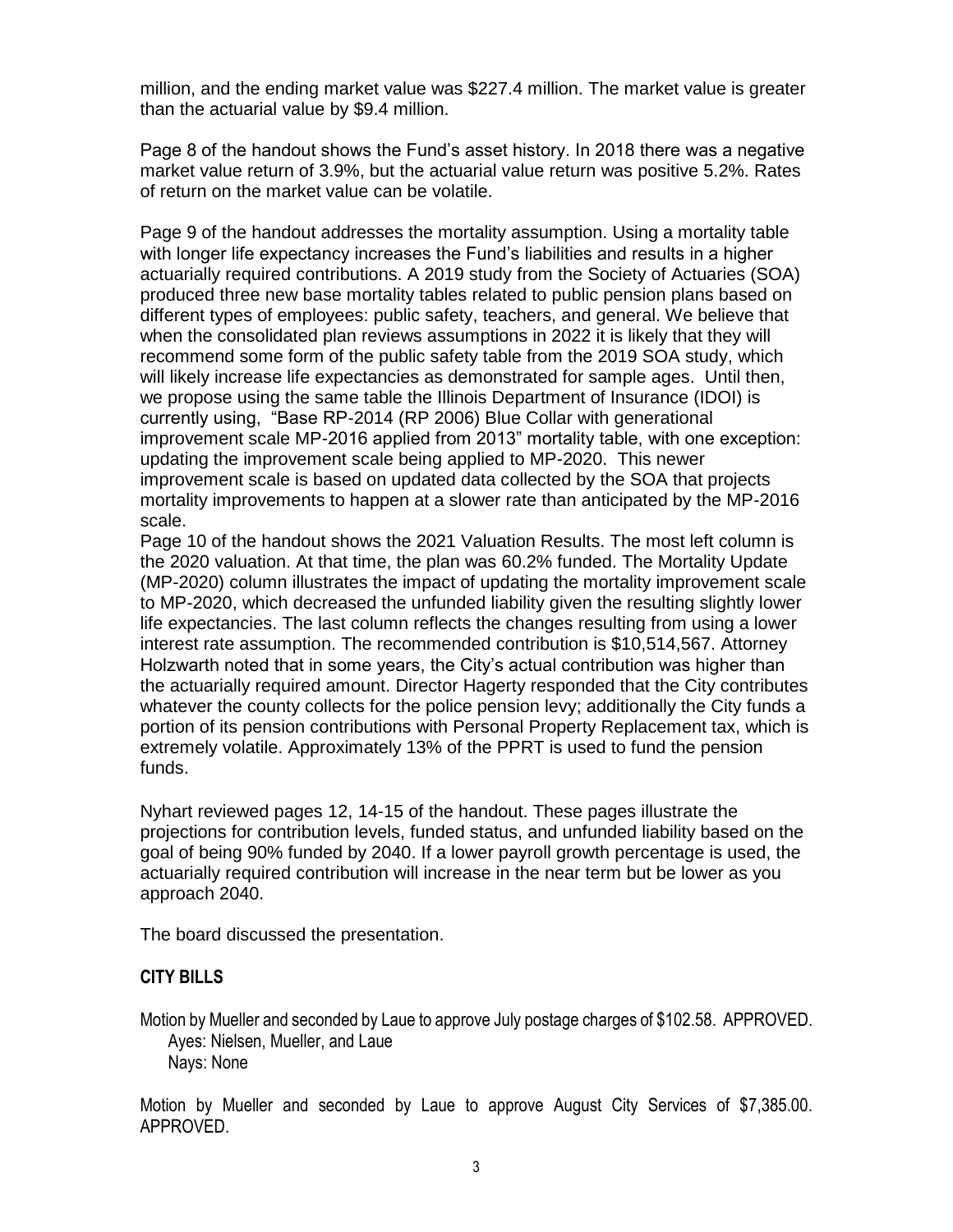Ayes: Nielsen, Mueller, and Laue Nays: None

Motion by Mueller and seconded by Laue to approve the July bill from HolmstromKennedyPC for general matters in the amount of \$3,465.00. APPROVED.

Ayes: Nielsen, Mueller, and Laue Nays: None

Motion by Mueller and seconded by Laue to approve the July bill from HolmstromKennedyPC for Annual Medical Reviews for fees in the amount of \$1,935.00 for professional services and disbursements in the amount of \$90.56. APPROVED.

Ayes: Nielsen, Mueller, and Laue Nays: None

Motion by Mueller and seconded by Laue to approve the July bill from HolmstromKennedyPC for the disability application for Michael Landgraff in the amount of \$461.25 for professional services and \$205.78 for disbursements. APPROVED.

Ayes: Nielsen, Mueller, and Laue Nays: None

Motion by Mueller and seconded by Laue to approve the payment to Kayne Anderson Rudnik for management fees for April 1, 2021 through June 30, 2021 in the amount of \$30,868.89. APPROVED.

Ayes: Nielsen, Mueller, and Laue Nays: None

Motion by Mueller and seconded by Laue to approve the payment to Segall Bryant & Hamill for investment management fees for April 1, 2021 through June 30, 2021 in the amount of \$18,505.30. APPROVED.

Ayes: Nielsen, Mueller, and Laue Nays: None

Motion by Mueller and seconded by Laue to approve the payment to NIU for IPPFA online 4-hour Transition Training for Randy Berke (\$125.00) and Joseph Stevens (\$125.00) for a total amount of \$250.00. APPROVED.

Ayes: Nielsen, Mueller, and Laue Nays: None

## **ATTORNEY'S REPORT**

Attorney Holzwarth stated that two disability applications were received, one for Officer Michael Landgroff and for Officer Katherine Anderson. Subpoenas will start going out and HIPPA forms are on file.

A summary will be accompanied with a letter explaining their pension options when leaving the police force.

For the consolidation litigation, a hearing is scheduled for September 10, 2021.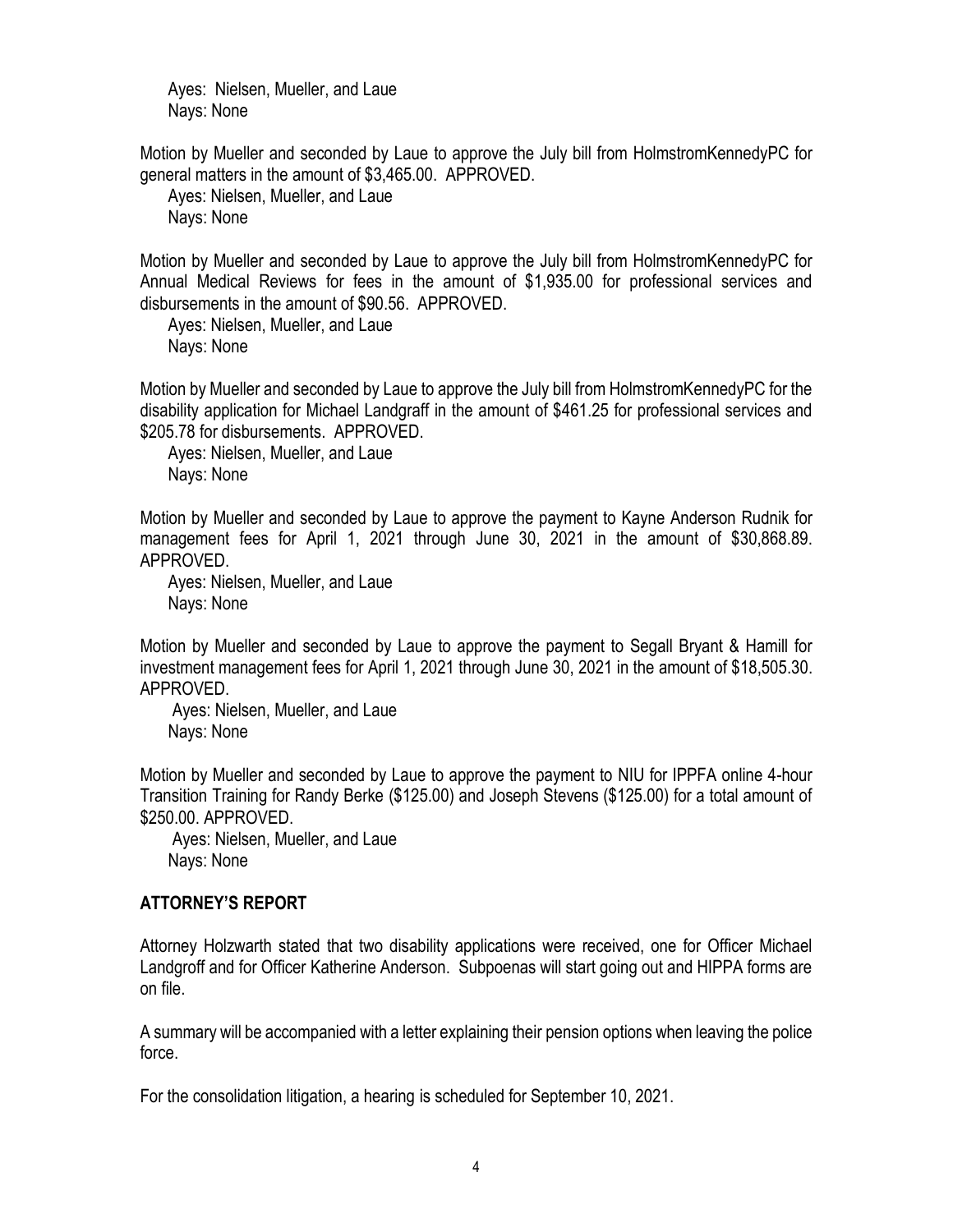A draft of the letter to John Cabello's attorney was included in the board's packet. Attorney Nick Meyer is comfortable with the letter.

Motion by Mueller and seconded by Laue to approve the letter to Attorney Nick Meyer in regards to the boards opinion of the creditable service for John Cabello. APPROVED.

Ayes: Nielsen, Mueller, and Laue Nays: None

## **OLD BUSINESS**

Hunter reported that 4 affidavits have not been returned.

Motion by Mueller and seconded by Laue to hold direct deposits for pensioners until receipt of their affidavits. APPROVED.

Ayes: Nielsen, Mueller, and Laue Nays: None

## **NEW BUSINESS**

Motion by Mueller and seconded by Laue to approve the termination of pension benefits for Glen Brentner due to his death on July 11, 2021. The board retains jurisdiction of this matter for purposes of enforcing the Pension Code. APPROVED.

Ayes: Nielsen, Mueller, and Laue Nays: None

Motion by Mueller and seconded by Laue to approve the surviving spouse pension benefits for Rose Brentner. The board retains jurisdiction of this matter for purposes of enforcing the Pension Code. APPROVED.

Ayes: Nielsen, Mueller, and Laue Nays: None

Motion by Mueller and seconded by Laue to approve the suspension of pension benefits for Gladys Kirchner due to her death on August 16, 2021 subject to the receipt of the death certificate. The Board retains jurisdiction of this matter for purposes of enforcing the Pension Code. APPROVED.

Ayes: Nielsen, Mueller, and Laue Nays: None

## **PAYROLL**

Motion by Mueller and seconded by Laue to approve the August estimate in the amount of \$1,797,838.03. The Board retains jurisdiction of this matter for purposes of enforcing the Pension Code. APPROVED.

Ayes: Nielsen, Mueller, and Laue Nays: None

Motion by Mueller and seconded by Laue to approve the July actual payroll in the amount of \$1,792,801.63. The Board retains jurisdiction of this matter for purposes of enforcing the Pension Code. APPROVED.